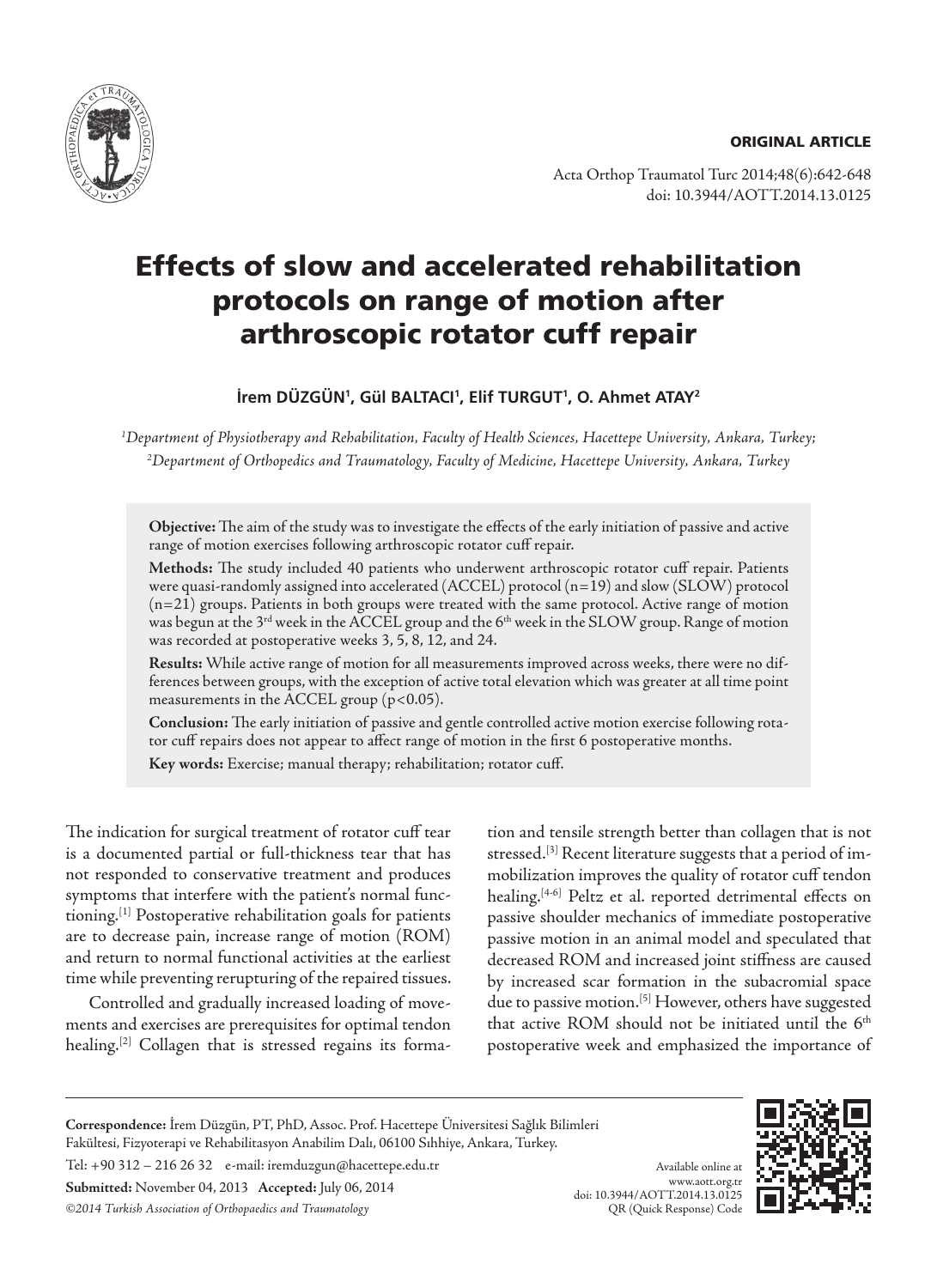passive ROM exercises within the limitation of the healing tissues and pain in the first week after rotator cuff repair.[7-9] Passive ROM exercises initiated the first day after surgery followed by active ROM exercises at the 4<sup>th</sup> week was found to have no adverse effects.<sup>[10]</sup>

These contrasting findings indicate that postoperative care is not definitive, as it is unknown if earlier motion is detrimental or beneficial to the postoperative goal of reduced pain and improved function. Therefore, the aim of this study was to determine and compare the effects of an early rehabilitation protocol on ROM and function following arthroscopic rotator cuff repair.

#### **Patients and methods**

Forty-eight subjects with Stage 2 or 3 rotator cuff tear as determined by MRI<sup>[11]</sup> who underwent arthroscopic rotator cuff repair for a full-thickness tear were included in the study. Patients presenting with a central nervous system disorder  $(n=1)$  or a peripheral nerve disorder  $(n=$ 3), who were not willing to cooperate with the rehabilitation duration  $(n=1)$  or who self-reported psychological disorder  $(n=1)$  were excluded. All the patients had non-traumatic degenerative tears.

Excluding two other patients lost to follow-up, the remaining 40 patients who underwent arthroscopic rotator cuff repair and were referred for rehabilitation by a single orthopedic surgeon to the Sports Physiotherapy Unit were enrolled in this study. Of these, 29 subjects were recruited directly from a previous study by Düzgün et al.<sup>[11]</sup> and 11 from the Sports Physiotherapy Unit (Fig. 1).

Written informed consent (Hacettepe University Ethics Committee; FON 05/15-30) was obtained from all patients. Both rehabilitation protocols, including all possible risks and potential advantage were explained in detail to patients following surgery.

Patients were quasi-randomly assigned to one of the two groups based on their year of enrollment in the study. The 19 patients presenting in the  $1<sup>st</sup>$  year were placed in the accelerated (ACCEL) protocol group (17 females, 2 males) and the 21 in the  $2<sup>nd</sup>$  year were placed in the slow (SLOW) protocol group (17 females, 4 males). Surgery was performed according to the procedure described by Düzgün et al.<sup>[11]</sup> The orthopedic surgeon with 19 years of experience was blinded to the rehabilitation protocol until the end of the study.



**Fig. 1.** Flowchart diagram.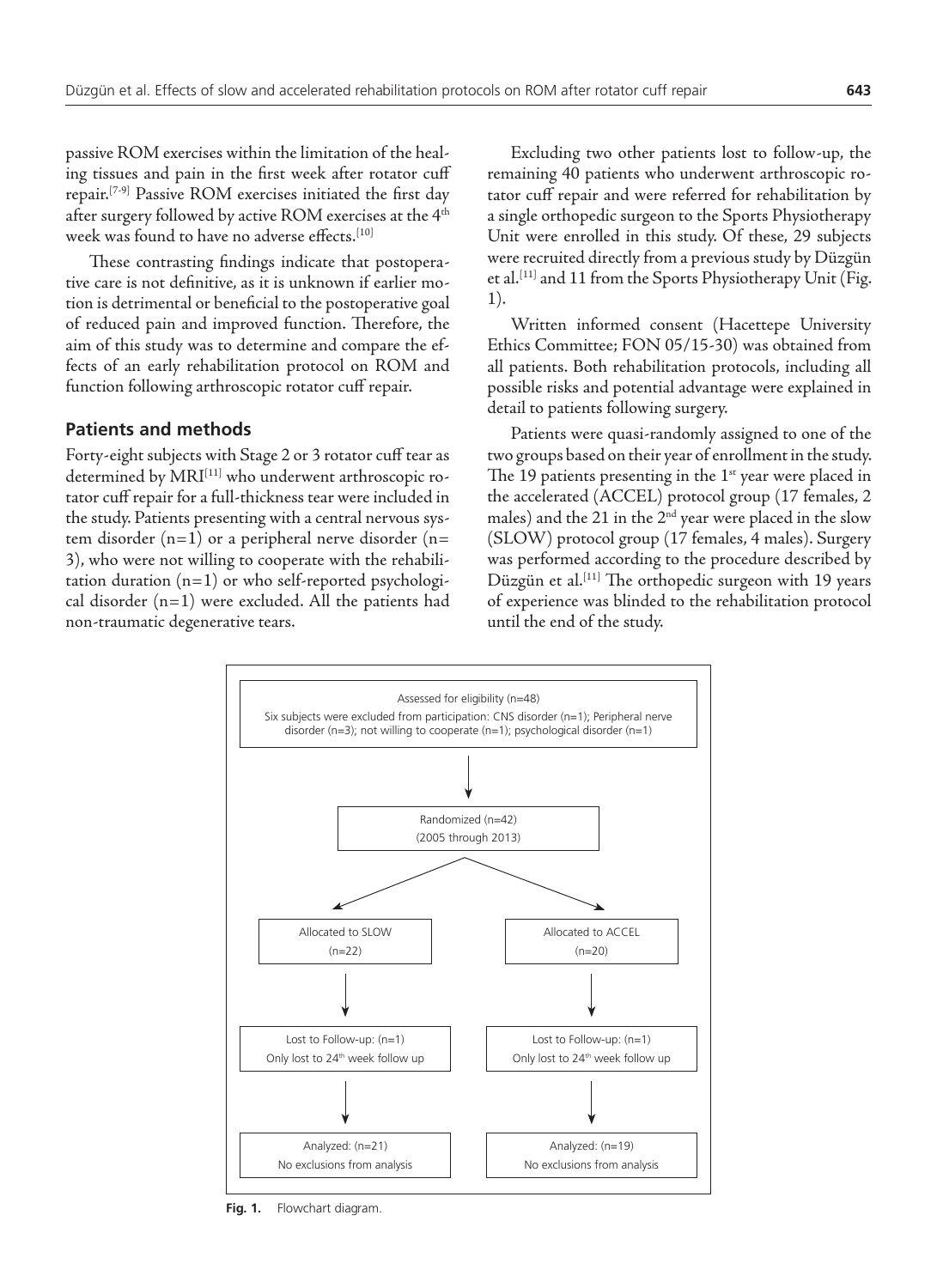|             | $ACCEL (n=19)$  |             | $SLOW (n=21)$   |             | р     |
|-------------|-----------------|-------------|-----------------|-------------|-------|
|             | Mean±SD         | Min.-Max.   | <b>Mean</b> ±SD | Min.-Max.   |       |
| Age (year)  | $57.68 \pm 7.8$ | $40 - 69$   | $57.2 \pm 10.1$ | 39-75       | 0.864 |
| Height (m)  | $1.56 \pm 0.07$ | $1.5 - 1.7$ | $1.59 + 08$     | $1.5 - 1.8$ | 0.294 |
| Weight (kg) | $75.05+9.45$    | 55-92       | 73 72 + 12 17   | 54-100      | 0.702 |

Table 1. Physical characteristics of subjects.

Treatments were performed by a single physiotherapist (İ.D.) with 10 years of experience and who was blinded to the patients' rotator cuff tear size and surgical technique. Evaluations were performed by a single physiotherapist (G.B.) with 13 years of experience and who was blinded to group membership.

Patients enrolled in the ACCEL group were given 6 weeks of preoperative rehabilitation. The ACCEL protocol was initiated at the 2<sup>nd</sup> postoperative week and included soft tissue mobilization for the scapulothoracic and glenohumeral joint along with motion exercises. Active ROM exercises with scapular plane elevation, flexion and abduction was initiated at the 3<sup>rd</sup> week as long as the patient reported no pain at rest with their surgically repaired shoulder. Active exercises were delayed by 1 week in 1 patient due to pain upon removal of the support which later resolved. Light resistive elastic resistance (Thera-Band, red color-coded) exercises were initiated at the  $4<sup>th</sup>$  postoperative week.<sup>[11]</sup> The ACCEL protocol was applied 3 days a week for 6 weeks.<sup>[9]</sup>

In the SLOW group, soft tissue mobilization for the scapulothoracic and glenohumeral joint along with passive ROM exercises were initiated at the  $4<sup>th</sup>$  postoperative week. Active ROM in scapular plane elevation, flexion and abduction was initiated at the 6<sup>th</sup> week and light resistive elastic resistance exercises at the  $8<sup>th</sup>$  week.<sup>[11]</sup> The protocol was applied 3 days a week for 14 weeks.<sup>[9]</sup>

Shoulder flexion, abduction, external and internal rotation were measured using a manual medical goniometer with the patient in the supine position.[12] Active total elevation was determined with the patient seated to avoid spinal tilting. Reference points were the axis of the arm and the spinous processes of the thoracic spine. Patients actively elevated their arm in the sagittal plane<sup>[13]</sup> and active internal rotation was performed by having the patients lift their thumb up their back. A tape measure was draped down the spine with the zero value placed at T5. The distance from the tip of the thumb to T5 was recorded to the nearest centimeter. Improving internal rotation was indicated by a decreasing value in centimeters.<sup>[12]</sup> All measurements were performed at the  $3<sup>rd</sup>$ ,  $5<sup>th</sup>$ , 8<sup>th</sup>, 12<sup>th</sup>, and 24<sup>th</sup> postoperative week by the same blinded physiotherapist.

Statistical analysis was performed using repeated measures analysis of variance. Range of motion was compared between the protocols at each time point using the Student t-test. The level of significance was set at p<0.05.

## **Results**

There were no significant differences in descriptive characteristics between the two groups ( $p \ge 0.05$ ) (Table 1).

There were no surgical complications or adverse responses reported throughout the duration of the rehabilitation protocol in either group.

With the exception of internal rotation, active total elevation and active internal rotation shoulder ROMs improved across weeks but there were no differences between protocols by week (Figs. 2 to 7). The ACCEL group had significantly greater internal rotation than the SLOW group when weeks were analyzed for all time point measurements (p<0.05) (Table 2). Peak differences between both groups in terms of internal rotation were detected at the  $8<sup>th</sup>$  and  $12<sup>th</sup>$  weeks (p=0.03).

### **Discussion**

The timing for the initiation of postoperative motion following arthroscopic rotator cuff repair remains controversial. Similar to studies on postoperative ACL rehabilitation,<sup>[14,15]</sup> patients in the current study received the same rehabilitation protocol with passive, active, and resistive exercises introduced at either the earlier (AC-CEL) or later (SLOW) postoperative period. All patients demonstrated improvement in ROM through the course of rehabilitation.

Previous studies have shown that rotator cuff repair followed by rehabilitation significantly relieve pain, improve functional activity level and ROM between a 1 and 5 year follow-up period.<sup>[16-22]</sup> A large portion of these studies have focused on the effect of tear size, surgery technique or physical characteristics<sup>[16,21,23]</sup> and appear to suggest that active motion be initiated at the  $6<sup>th</sup>$  week because of tendon healing.<sup>[5,8,18]</sup> Fewer studies have investigated the effect of different rehabilitation protocols on postoperative responses.<sup>[10,24]</sup> Long-term follow-up stud-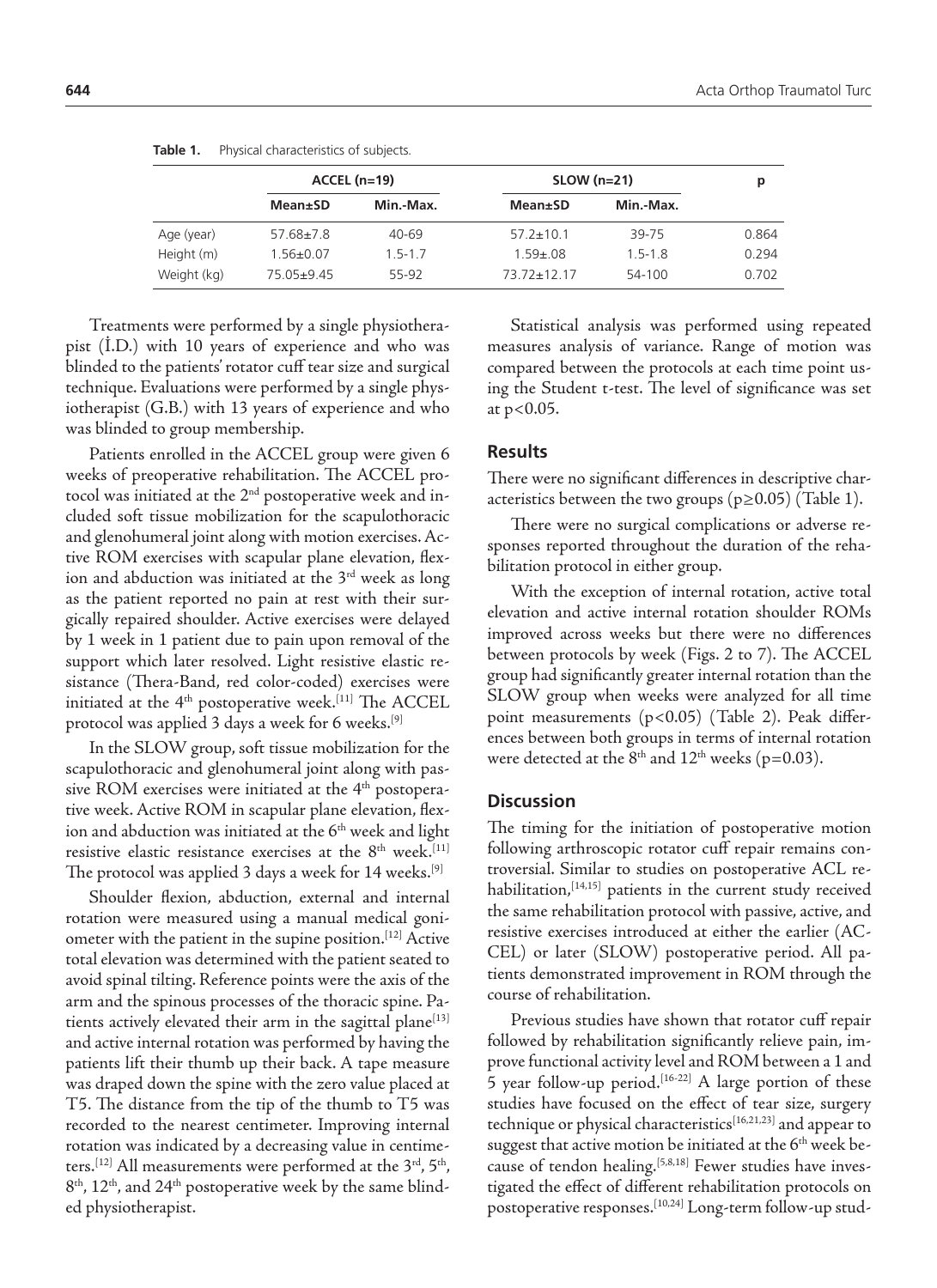

Fig. 2. ACCEL vs. SLOW flexion.



Fig. 3. ACCEL vs. SLOW abduction.



Fig. 4. ACCEL vs. SLOW external rotation.

ies have indicated the durability of surgical intervention but are often unable to adequately represent the effects on the patient during the first six postoperative months. Typically, patients are treated for less than 4 months in an outpatient orthopedic physical therapy setting following rotator cuff repair.<sup>[25]</sup> This early time window is important as it has a major impact on the patient as they are attempting to return to normal functional activities



Fig. 5. ACCEL vs. SLOW internal rotation.



Fig. 6. ACCEL vs. SLOW active total elevation.



Fig. 7. ACCEL vs. SLOW active internal rotation.

with minimal pain without causing long-term damage to the repaired tissues. Several surgical intervention studies have focused on technique and results, with minimal detail provided about the utilized rehabilitation protocol. In contrast, the current study outlines the rehabilitation protocol in detail.

Animal model studies have provided scientific evidence of the beneficial effects on the structural quality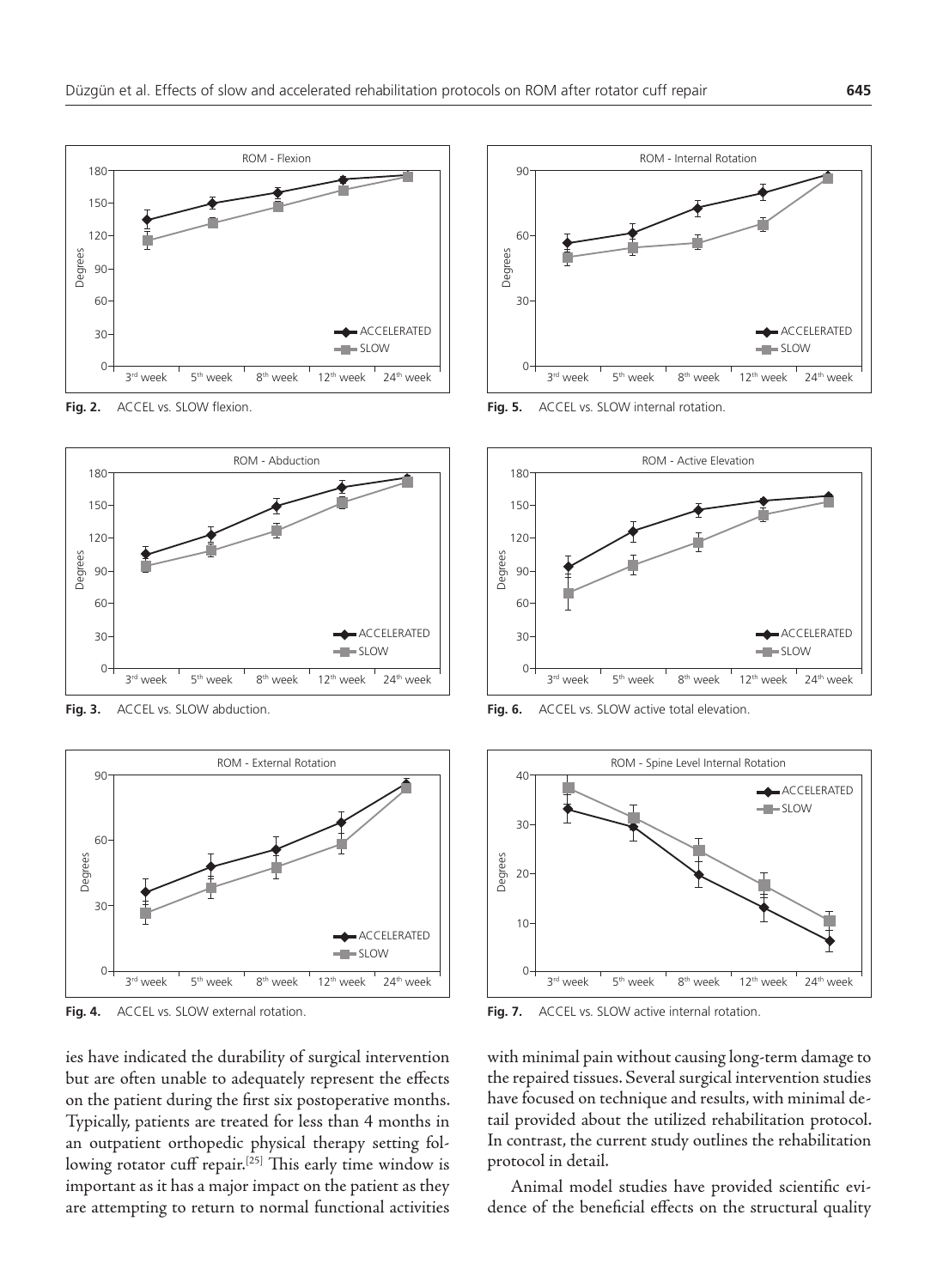| Postop weeks                | 3rd week        | 5 <sup>th</sup> week<br><b>Mean</b> ±SD | 8 <sup>th</sup> week<br><b>Mean</b> ±SD | 12 <sup>th</sup> week<br><b>Mean</b> ±SD | 24 <sup>th</sup> week<br>Mean±SD |
|-----------------------------|-----------------|-----------------------------------------|-----------------------------------------|------------------------------------------|----------------------------------|
|                             | <b>Mean±SD</b>  |                                         |                                         |                                          |                                  |
| Active Elevation (degrees)  |                 |                                         |                                         |                                          |                                  |
| <b>ACCEL Group</b>          | $94.3 + 9.9$    | $126.3 + 9.8$                           | $145.9 + 6.3$                           | $154.4 \pm 2.2$                          | $158.9 \pm 1.8$                  |
| <b>SLOW Group</b>           | 70.9±17         | $95.6 \pm 9.2$                          | $116.4 \pm 8.3$                         | $141.4 \pm 5.9$                          | $153.7+4$                        |
| Spine Level Internal        |                 |                                         |                                         |                                          |                                  |
| Rotation (centimeters)      |                 |                                         |                                         |                                          |                                  |
| <b>ACCEL Group</b>          | $33.1 \pm 2.9$  | $29.5 + 2.9$                            | $19.7 + 2.6$                            | $13+2.9$                                 | $6.3 + 2.2$                      |
| <b>SLOW Group</b>           | $37.5 \pm 3.2$  | $31.5 \pm 2.6$                          | $24.8 \pm 2.3$                          | $17.6 \pm 2.5$                           | $10.5 \pm 2$                     |
| External Rotation (degrees) |                 |                                         |                                         |                                          |                                  |
| <b>ACCEL Group</b>          | $36.5 \pm 6$    | $48.2 + 5.6$                            | $55.8 + 6$                              | $68.3 + 5.3$                             | $86.3 \pm 2.4$                   |
| <b>SLOW Group</b>           | $26.9 + 5.4$    | $38.5 + 5.1$                            | $47.9 + 5.4$                            | $58.6 \pm 4.7$                           | $84.1 \pm 2.2$                   |
| Internal Rotation (degrees) |                 |                                         |                                         |                                          |                                  |
| <b>ACCEL Group</b>          | $56.9+4.3$      | $61.3 + 4.3$                            | $72.7 + 3.7$                            | 80±3.7                                   | $88.2 \pm 2.1$                   |
| <b>SLOW Group</b>           | $50.1 \pm 3.8$  | $54.9 + 3.9$                            | $57.2 + 3.4$                            | $68.2 + 3.3$                             | $86.5 \pm 1.9$                   |
| Abduction (degrees)         |                 |                                         |                                         |                                          |                                  |
| <b>ACCEL Group</b>          | $104.9 \pm 7.3$ | $122.5 + 6.8$                           | $148.5 + 7.3$                           | $166 + 5.9$                              | $173.6 + 3.4$                    |
| <b>SLOW Group</b>           | 94±6.6          | $108.3 + 6.1$                           | $126.5 \pm 6.6$                         | $151.9 \pm 5.3$                          | $171 \pm 3.1$                    |
| Flexion (degrees)           |                 |                                         |                                         |                                          |                                  |
| <b>ACCEL Group</b>          | $134.9 \pm 8.7$ | $150.1 \pm 5.6$                         | $159.6 \pm 5.3$                         | $171.3 \pm 3.1$                          | $175.6 \pm 1.8$                  |
| <b>SLOW Group</b>           | $115.9 \pm 7.9$ | $131.7 + 5$                             | $146.9 + 4.8$                           | $161.8 \pm 2.8$                          | $174.2 \pm 1.6$                  |

**Table 2.** Mean and standard deviation values for range of motion in active elevation, spine level internal rotation, external, internal rotation, abduction and flexion between two rehabilitation protocols through postoperative period.

and strength of the healing tissue of a period of immobilization and that it is not detrimental to  $ROM.$ <sup>[5,6]</sup> However, as the mechanism of tissue damage and site are different in the animal models than human subjects, healing processes differ. In addition, the repair procedure is also different between animal models and human subjects and both factors affect the healing process. During passive ROM, humans do not contract the rotator cuff musculature while animals may isotonically or eccentrically contract these muscles unless they are anesthetized. Tendon bone healing tissue quality is improved with decreased loading.<sup>[26]</sup> Increased collagen organization at the insertion site has been observed after 4 weeks of immobilization and produces superior mechanical properties at weeks 8 and 16.[4,27] Koh et al. concluded that 8 weeks of immobilization did not yield a higher rate of healing of medium-sized rotator cuff tears compared with 4 weeks.<sup>[28]</sup> In both protocols, a period of 7 days of immobilization was observed to protect the newly forming network of capillaries.[9] Cold application was applied in both groups for the first 7 postoperative days to reduce pain and inflammation and passive ROM exercises were then initiated. Immobilization plays a role in allowing healing and the natural phases of inflammation and proliferation.<sup>[15,29]</sup> The clinical question is when to start movement following rotator cuff surgery to determine what benefits and adverse events may

occur. Neither approach has been studied in an adverse event during the first 6 months. However, long-term follow-up and diagnostic imaging would reveal further information on the durability of the repaired tissue following each protocol.

Active ROM in our patients was greater when exercises were initiated in the early postoperative period. This data agrees with those of Klintberg et al.,<sup>[10]</sup> who initiated active motion at the  $4<sup>th</sup>$  postoperative week while it is in contrast to an animal model that initiated passive motion following 2 weeks of immobilization.<sup>[5]</sup> Researchers reported increased stiffness and less ROM in those animals undergoing passive motion early compared to the continuously immobilized group.<sup>[5]</sup> One explanation for these differing results may be in the volume of exercises prescribed. Those animals undergoing passive motion intervention underwent 300 and 600 repetitions a day applied to their limbs compared to the continuous immobilization group. The authors suggest that the increased stiffness and less motion observed in the motion group were due to excessive scar matrix formation at the tendon insertion sites.<sup>[5]</sup> In the present clinical study, patients were only subjected to 90 repetitions of movement on any one day, assuming the patient complied with the home exercise program on the days they visited the clinic for treatment. During the 2<sup>nd</sup> week, this volume was doubled in the ACCEL group with the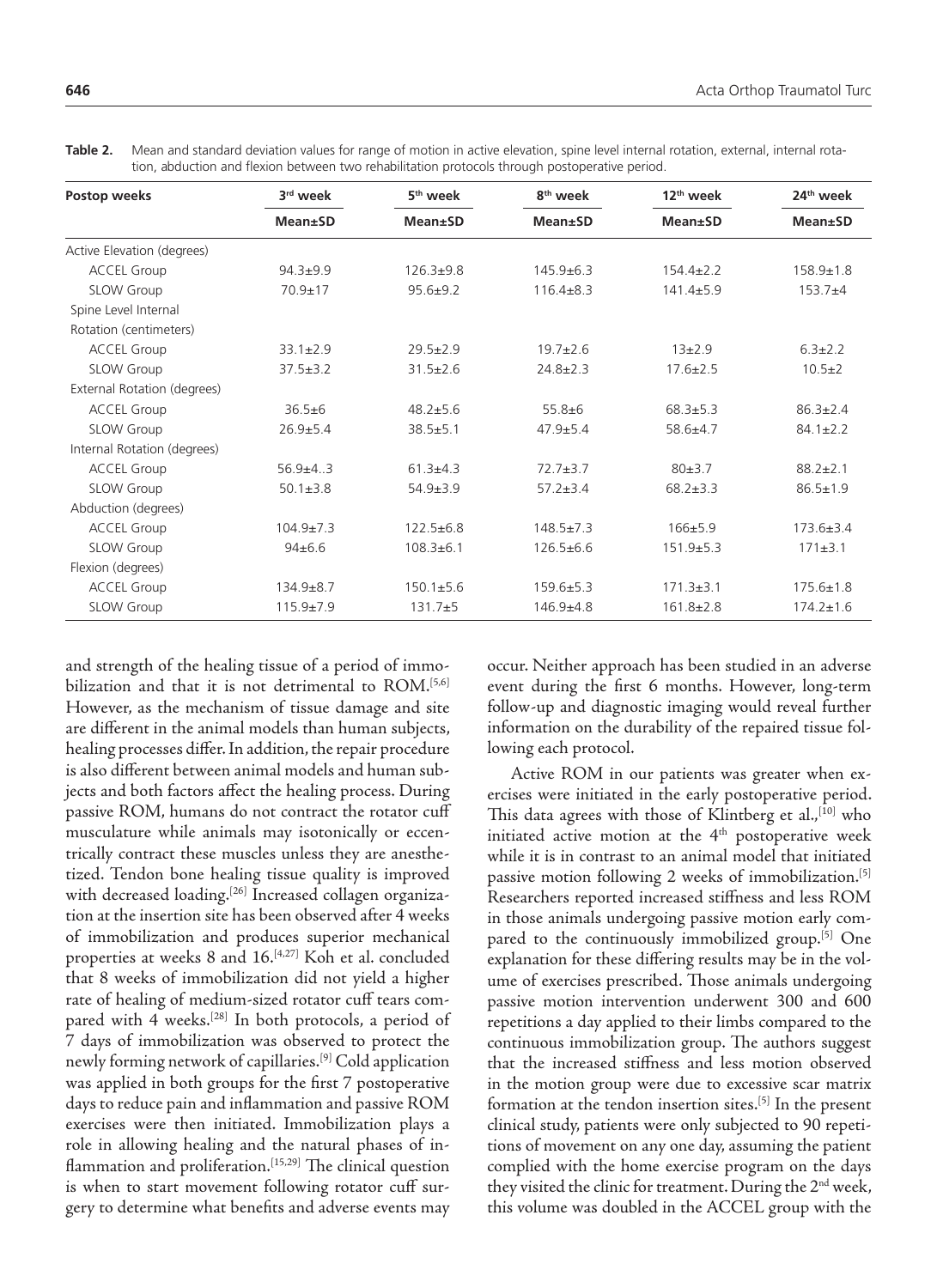addition of more exercises. However, the 50 to 66% increase in the volume of exercise may account for the differing results of increased motions and reduced pain in those individuals initiating early passive and active motions in the ACCEL protocol. Despite these differences, it is important to note that by 6 months, the amount of elevation and internal rotation were basically the same in all patients regardless of the initial protocol. Harris et al. showed that restoring full external rotation takes 1 year after rotator cuff repair and full forward elevation 3 to 6 months in their study.<sup>[30]</sup> These results may be related to the frequency of exercises in our rehabilitation protocol.

On the other hand, patients with accelerated protocol received 18 and the patients in slow protocol 42 sessions of rehabilitation. Patients in the ACCEL group, therefore, benefited in terms of cost-effectiveness and such considerations maybe of importance to both the patient and insurance.

This study had several limitations, including the lack of baseline assessment and 1 year follow-up. The lack of baseline assessment leaves in question whether the protocol or the individual in the groups accounted for the differences observed. However, a preoperative baseline is difficult to establish when performing clinical research on rehabilitation as in clinical practice patients are not often referred before surgery. In addition, the effect of the two rehabilitation programs on tissue quality was not addressed due to the lack of ultrasound or MRI assessment. It is acknowledged that a clinical report of good function and minimal pain does necessarily indicate the absence of a re-tear of the rotator cuff.[31] Longer term follow-up may reveal further insight on the benefits and adverse effects of each protocol but were not feasible in this study. Therefore, the 6-month follow-up duration could be considered another limitation of this study. However, its primary aim was to report the early results of the two different protocols.

Power characteristics of our study have shown postoperative changes in the early period until the  $24<sup>th</sup>$  week  $(3<sup>rd</sup>, 5<sup>th</sup>, 8<sup>th</sup>, 12<sup>th</sup>, and 24<sup>th</sup> weeks).$  No data with such time frame was found in the literature. Frequently performed evaluations in this study present us the changes in active ROM which in turn may give us an idea about the repaired tissue.

In conclusion, in both early and late initiation of the rehabilitation protocol, ROM eventually reaches normal values by 6 months. The initial 6 months following surgery is critical to reestablish normal function. Rehabilitation protocols and their effects on tissue repair quality require further investigation to determine which approach results in the greatest benefits.

**Conflicts of Interest:** No conflicts declared.

#### **References**

- 1. Gartsman GM. Arthroscopic management of rotator cuff disease. J Am Acad Orthop Surg 1998;6:259-66.
- 2. Lastayo PC, Wright T, Jaffe R, Hartzel J. Continuous passive motion after repair of the rotator cuff. A prospective outcome study. J Bone Joint Surg Am 1998;80:1002-11.
- 3. Kannus P, Jozsa L, Kvist M, Lehto M, Järvinen M. The effect of immobilization on myotendinous junction: an ultrastructural, histochemical and immunohistochemical study. Acta Physiol Scand 1992;144:387-94. **[CrossRef](http://dx.doi.org/10.1111/j.1748-1716.1992.tb09309.x)**
- 4. Gimbel JA, Van Kleunen JP, Williams GR, Thomopoulos S, Soslowsky LJ. Long durations of immobilization in the rat result in enhanced mechanical properties of the healing supraspinatus tendon insertion site. J Biomech Eng 2007;129:400-4. **[CrossRef](http://dx.doi.org/10.1115/1.2721075)**
- 5. Peltz CD, Dourte LM, Kuntz AF, Sarver JJ, Kim SY, Williams GR, et al. The effect of postoperative passive motion on rotator cuff healing in a rat model. J Bone Joint Surg Am 2009;91:2421-9. **[CrossRef](http://dx.doi.org/10.2106/JBJS.H.01121)**
- 6. Sarver JJ, Peltz CD, Dourte L, Reddy S, Williams GR, Soslowsky LJ. After rotator cuff repair, stiffness--but not the loss in range of motion--increased transiently for immobilized shoulders in a rat model. J Shoulder Elbow Surg 2008;17(1 Suppl):108S-113S. **[CrossRef](http://dx.doi.org/10.1016/j.jse.2007.08.004)**
- 7. Cofield RH, Parvizi J, Hoffmeyer PJ, Lanzer WL, Ilstrup DM, Rowland CM. Surgical repair of chronic rotator cuff tears. A prospective long-term study. J Bone Joint Surg Am 2001;83-A:71-7.
- 8. Cohen BS, Romeo AA, Bach B Jr. Rehabilitation of the shoulder and rotator cuff repair. Oper Tech Orthop 2002;12:218-24. **[CrossRef](http://dx.doi.org/10.1053/otor.2002.36289)**
- 9. Wilkes JS. Rotator Cuff Repairs. In: Donatelli RA, editor. Physical Therapy of The Shoulder, 4th edition. St. Louis, MO: Churchill Livingstone; 2004. p. 505-16. **[CrossRef](http://dx.doi.org/10.1016/B978-044306614-6.50020-X)**
- 10. Klintberg IH, Gunnarsson AC, Svantesson U, Styf J, Karlsson J. Early loading in physiotherapy treatment after full-thickness rotator cuff repair: a prospective randomized pilot-study with a two-year follow-up. Clin Rehabil 2009;23:622-38. **[CrossRef](http://dx.doi.org/10.1177/0269215509102952)**
- 11. Düzgün I, Baltacı G, Atay OA. Comparison of slow and accelerated rehabilitation protocol after arthroscopic rotator cuff repair: pain and functional activity. Acta Orthop Traumatol Turc 2011;45:23-33. **[CrossRef](http://dx.doi.org/10.3944/AOTT.2011.2386)**
- 12. Hayes K, Walton JR, Szomor ZR, Murrell GA. Reliability of five methods for assessing shoulder range of motion. Aust J Physiother 2001;47:289-94. **[CrossRef](http://dx.doi.org/10.1016/S0004-9514(14)60274-9)**
- 13. Constant CR, Gerber C, Emery RJ, Søjbjerg JO, Gohlke F, Boileau P. A review of the Constant score: modifications and guidelines for its use. J Shoulder Elbow Surg 2008;17:355-61. **[CrossRef](http://dx.doi.org/10.1016/j.jse.2007.06.022)**
- 14. Beynnon BD, Johnson RJ, Abate JA, Fleming BC, Nichols CE. Treatment of anterior cruciate ligament injuries, part